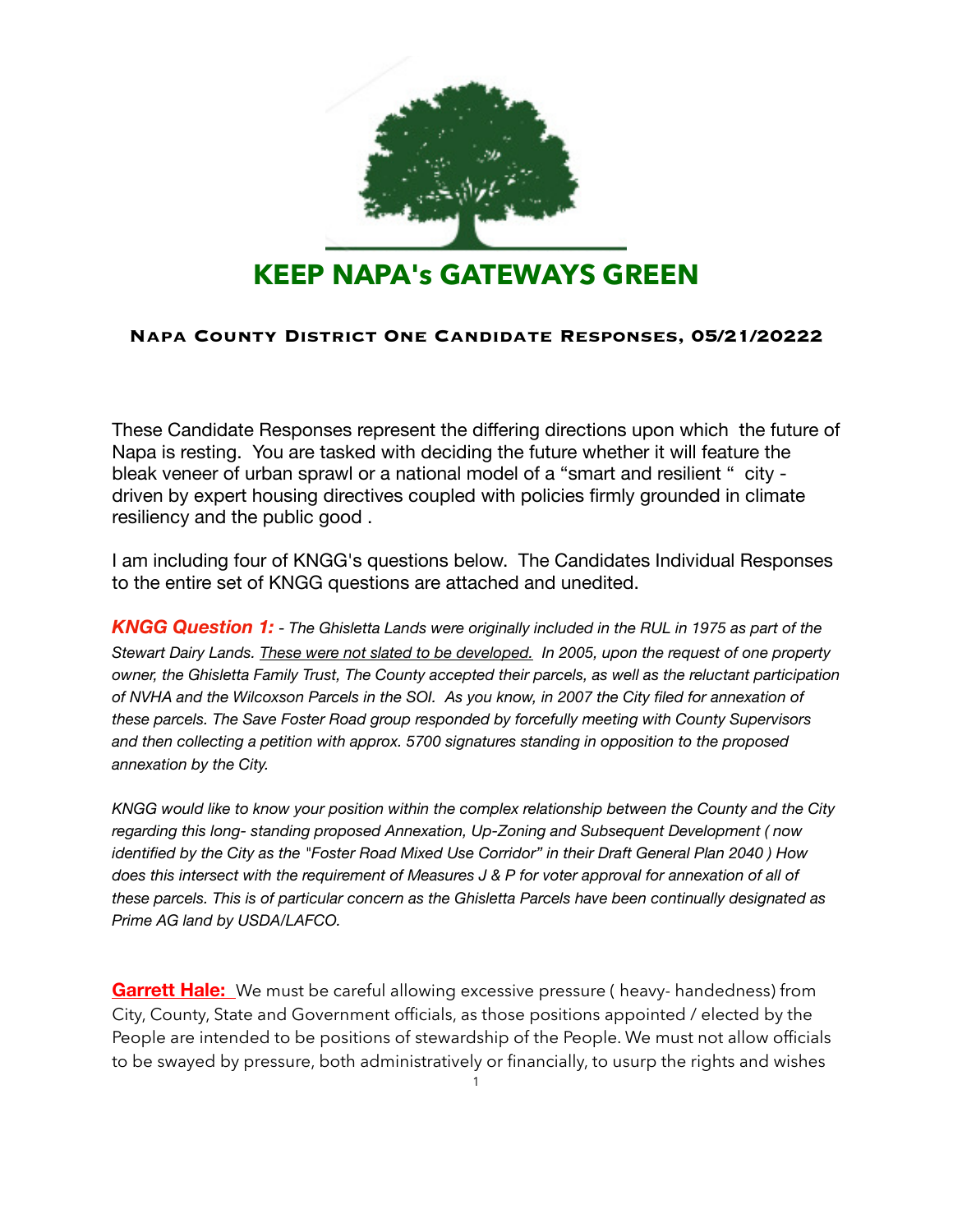

of the citizens. In addition, we must stand strong on our obligations to be stewards of the environment and natural resources; if we are damaging our resources without an even swap

for procreation of those resources in other areas, or taxing our already fragile resources without supplementing those resources through other mitigation efforts, then we can not expand. As many of our younger officials do not have the life experience, some due to transplants from metropolitan areas where " growing up in the country" wasn't part of life experience, we are finding ourselves explaining common sense in such detailed format. You will find many of my responses relate back to Respect...respect each other and respect the land with which we are so blessed to live within.

**Joelle Gallagher:** It is my understanding that the Ghisletta property falls within the City of Napa's RUL, is designated as AWOS and zoned Urban Reserve. Our County General Plan says that unincorporated land in the City's RUL will not be developed unless annexed. So, it is correct to say that if development were proposed on this property today, it would be put to a Measure J/P vote. I also understand that there are some parts of the property that were designated Prime Farmland, and LAFCO may be opposed to development in these areas. However, it is important to remember that LAFCO cannot directly regulate land use. Additionally, CEQA provides a list of issues that must be analyzed for environmental impact, but CEQA cannot require specific mitigations.

**David Graves:** *"In view of the multitude of topics covered in the questions, and the scope required to answer them properly, I will not be able to do justice to them at this stage of the campaign. "*

**Suzanne Besú Truchard:** As I stated during the last KNGG meeting, I think you have a distinct opportunity to identify other urban infill sites before exploring this one for annexation, particularly with Napa Pipe being constructed, the old HHS site, and Harvest Middle School. I would like for this corridor of Napa to remain rural or semi-rural, but until the City of Napa has an application in front of it, as in Napa Oaks, we will not know what we are facing on these particular parcels.

\_\_\_\_\_\_\_\_\_\_\_\_\_\_\_\_\_\_\_\_\_\_\_\_\_\_\_\_\_\_\_\_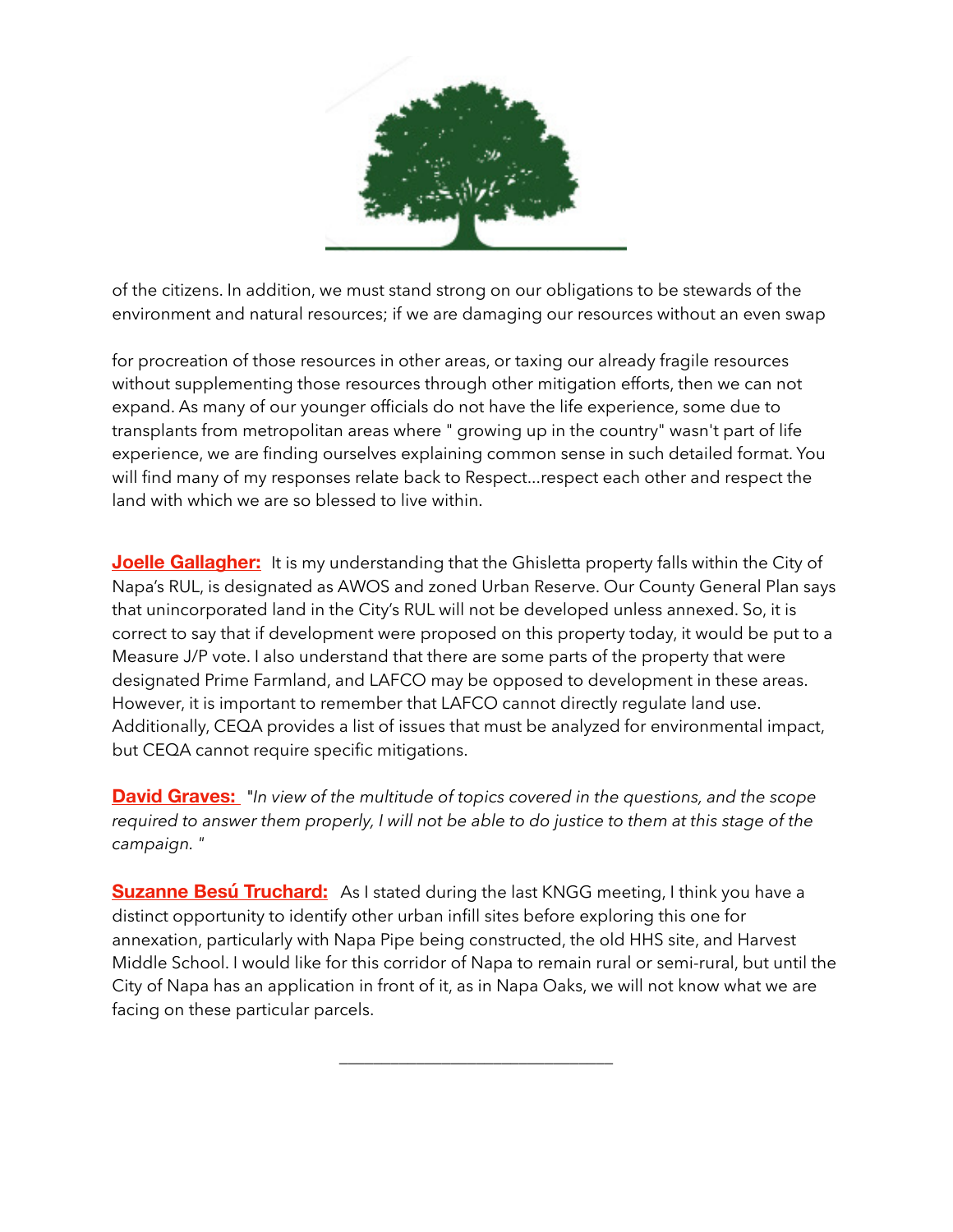

*KNGG Question 2. - The County of Napa has not joined other Bay Area Counties in voicing opposition to the State demands for housing. Would you address as to why you think that may be the County has not questioned these numbers required?* 

**Joelle Gallagher:** Most of the decisions to be made about this property rest with the City of Napa. It has been included in the draft City General Plan because it is in the RUL, and has been for decades. Therefore, it will be studied for development. This doesn't mean that this property will be developed in the near future. There is an argument to be made that the City should pursue infill development before annexing additional lands. This commitment to infill could be a goal stated in the City's updated General Plan and neighbors can advocate for the inclusion of such language. The County can contribute to this process by looking at County owned lands within the City, reviewing opportunities for consolidation and making appropriate County land within the City available for housing development.

## **David Graves:** No Response Submitted

**Suzanne Besú Truchard:** As Supervisor, I would push back on the state housing requirements, as I feel they are overestimated as they have been in the past. While housing remains a critical issue, we have the ability to come up with creative solutions to address it in other parts of Napa County and within city limits. I believe we have an opportunity to reimagine the Napa Valley Commons as a mixed-use project that has office, affordable housing, market rate housing, and retail. As a local government attorney, I have worked on mixed-use projects and public-private partnerships that benefit the community while maintaining the character of the neighborhood.

**Garrett Hale:** Politics play a heavy role. I believe many are too concerned keeping their position or annual budget replenishments instead of being a steward of the taxpayers' best interests. As a citizen, not formerly being politically active or beholden to anyone, I fully intend to explore why we are not engaging in these common sense discussions: If we wanted to increase camp fires in our state parks, I'm sure there would be an outcry. depleting resources without a replenishment plan or zero impact plan is just as senseless.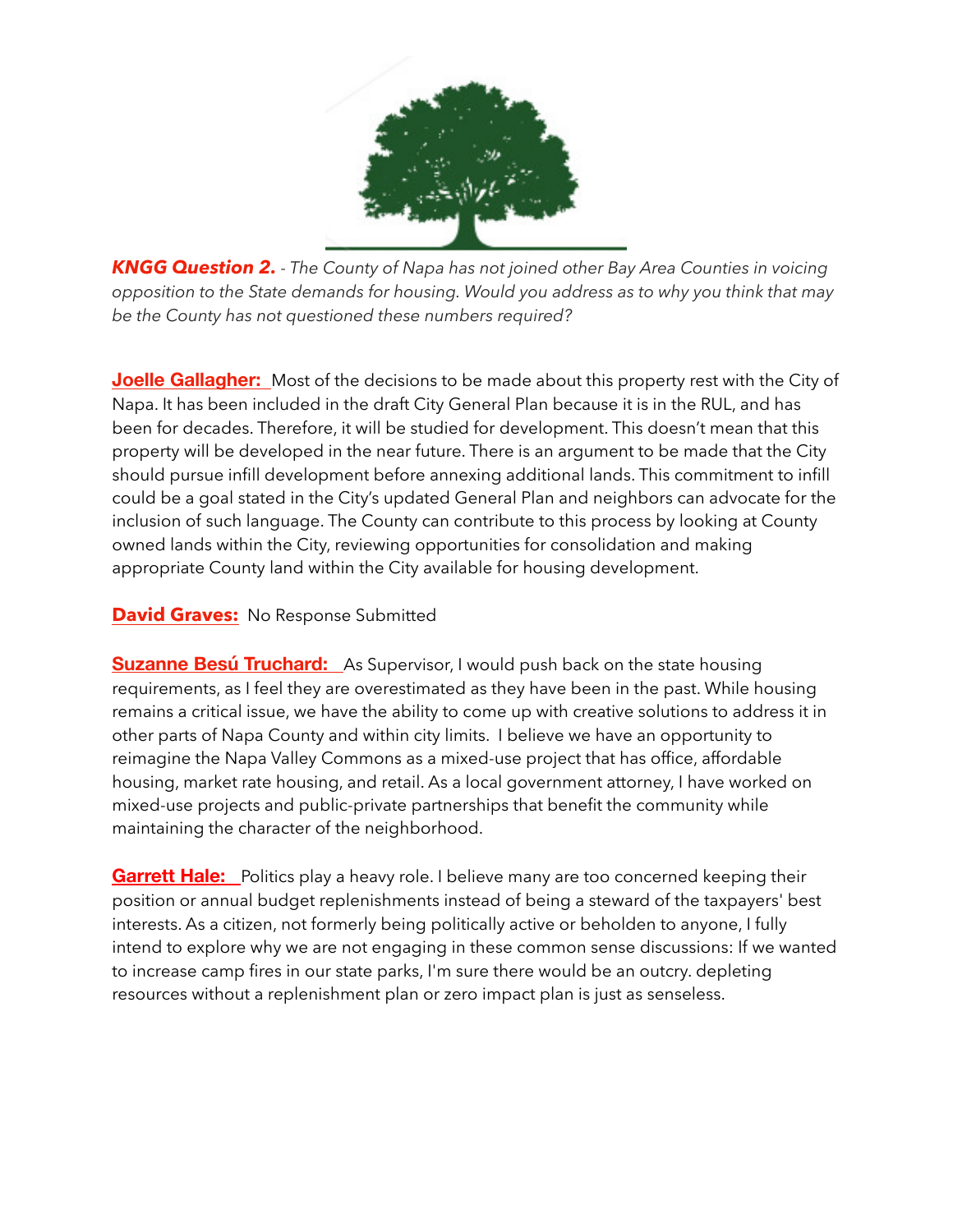

**KNGG Question 3:** - With standing, other municipalities have called into question the accuracy of the State's Housing numbers, their forecasting, metrics, and requirements. Not only do the population and housing number requirements appear inflated in the City of Napa Draft General Plan 2040 documents, the State, itself, is now investigating the accuracies of these numbers for housing units. With these uncertainties at play, how would you propose proceeding with the proposed annexation that will be irrevocable once signed off by LAFCO? If needed, would the possibility of a General Amendment to the General Plans of both the City and the County prove to be a reasonable strategy in moving forward - akin to the Napa Pipe Project?

**David Graves:** No Response Submitted

**Suzanne Besú Truchard:** As reiterated above, I believe that we have the ability to push back on housing requirements and assess other parcels before this corridor is addressed.

**Garrett Hale:** An appropriate strategy may be in order, and an amendment as well may need to be enacted: we have recent reports of population decrease, just over 1% annually. this has substantial effects on housing, education, resources to just name a few.

**Joelle Gallagher:** I understand KNGG's concerns about the disconnect between the RHNA numbers assigned to jurisdictions, and the downward trend of the state of California's population; however, most of our workforce commutes from outside of Napa county; therefore, we need to provide additional workforce housing. The City has the opportunity to upzone current parcels in the core of the City of Napa, and we must move toward higher densities and multi-family housing. The Heritage Housing Partners site on Old Sonoma Road is an excellent example of infill that will include a variety of housing types, for low to median income earners, with opportunities for both rental and home ownership. This is also an example of how we can develop housing equity, with people of various income levels living together in the same neighborhood in healthy, high-quality housing.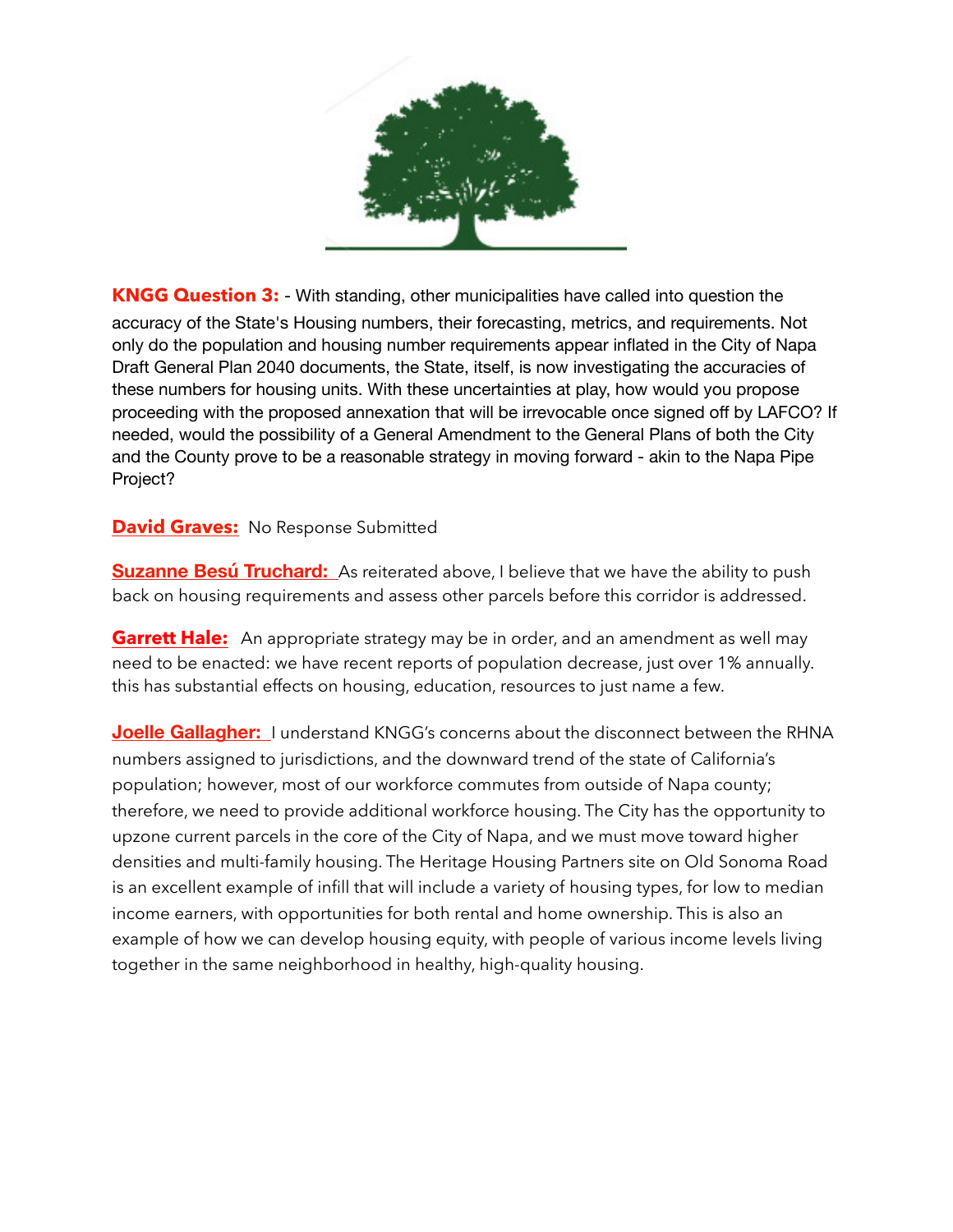

KNGG Question 4: The fact that we are in the midst of a multi-year mega-drought and that water is a limited resource ( an understatement to many people's minds). As it stands, and by all reportage, this resource appears to reaching its limits, especially with the addition of Napa Pipe and other residential developments recently build ( i.e Gassers) or in the Pipeline ( i.e. Napa Valley Community College Housing) - not to mention hospitality - through the County. Although there are differences of water sources throughout the regions of the Napa Valley, this does offer some insight into the problem facing the County and the Southwest Area of the Carneros Region.

*"The 2021 Groundwater Sustainability Report was presented by PBES to the Supervisors at their 3/22/22 meeting (Staff agenda letter is here). From the Agenda Letter: "As a result of the current prolonged and increasing drought conditions, and as documented in the GSP Annual Report attached, the Minimum Thresholds for the following Sustainability Indicators have been exceeded: 1. Chronic groundwater decline; 2. Reduction in groundwater storage; 3. Depletion of interconnected surface water; 4. Land subsidence; "*

## *From SodaCanyonRoad.org*

**Suzanne Besú Truchard:** One of the major push backs we have against the state in order to slow growth is that in Napa we simply do not have water to sustain the growth contemplated by the state. To that end, I will work to develop sustainable solutions that include increased wastewater/recycled water systems, reducing urban water usage, and more.

**Garrett Hale:** There is not a question here, but the issues listed above are valid concerns and some certainties that must be taken into consideration. We must focus our efforts on mitigation, recycling and other avenues of conservation, utilizing the technological advances the world has to offer. We can implement conservation activities even on an individual residential level, which will have a great impact on the entire community; making these type of conservation applications/ construction projects available to the community with a low or zero fee cost to the property owner would be one of many ways to kick start the entire community advancing in this direction: many potential progressions in our community are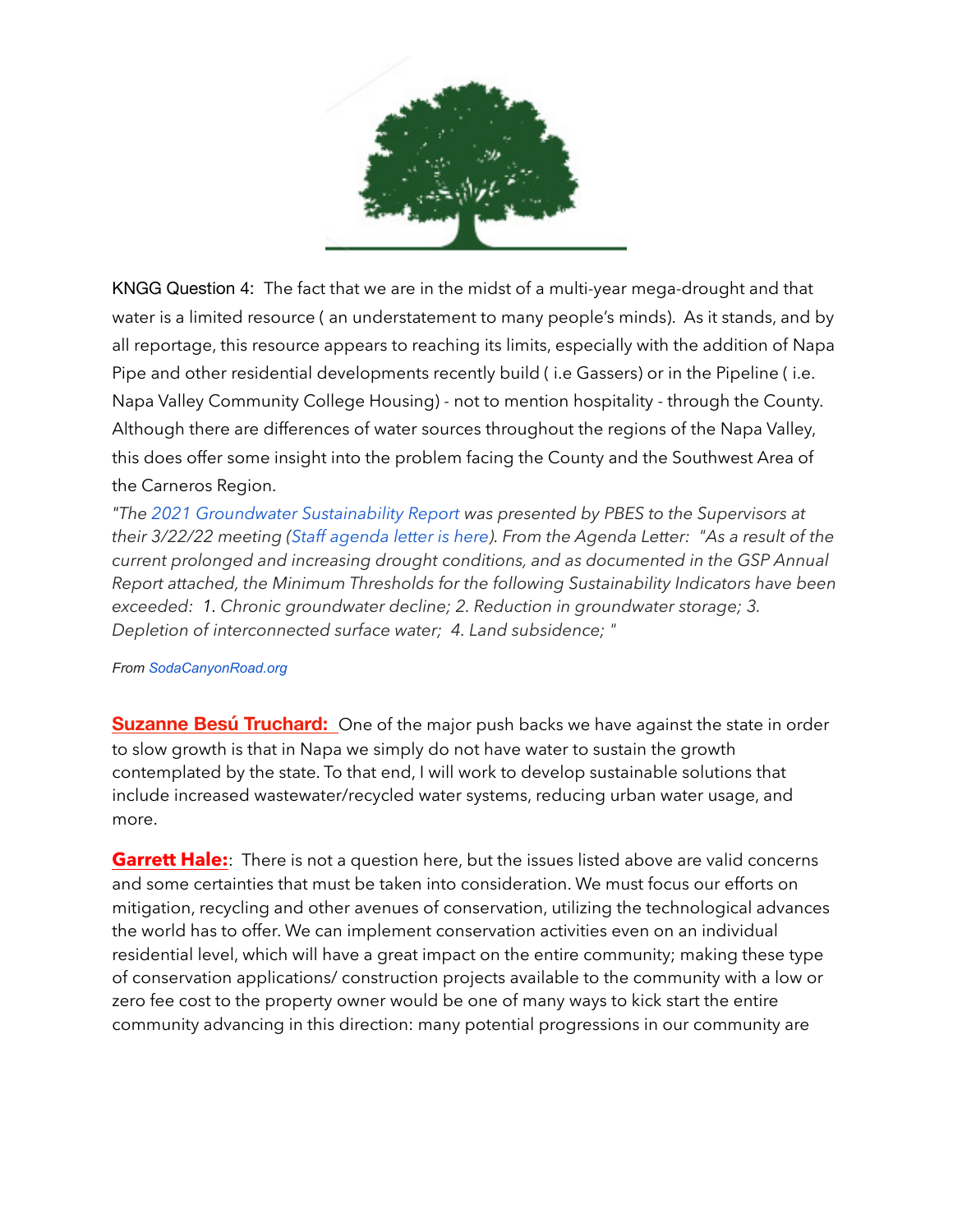

halted by the " costs to the owner", both long and short term. When we penalize our citizens for improving their properties, we can only expect push back.

**Joelle Gallagher:** As you know, the state of California mandates certain General Plan Elements be approved by every County, as well as those that can be required if the county has "disadvantaged communities." I've advocated for many years that both the County and City General Plans should be written with a "health in all policies" framework. Additionally, Napa County could adopt, and I would support, an "Environmental Justice Element." This would enable us, through policy, to assure that the impacts of the climate crisis do not disproportionately burden vulnerable populations. The County can also show leadership by approving and implementing a climate action plan, and taking measurable steps like electrifying the County fleet, providing additional charging stations and requiring net zero energy goals for any new/repurposed County buildings.

**David Graves:** "... from my perspective as chair of the GSPAC, I would need to write several pages to adequately address the water questions posed.. "

\_\_\_\_\_\_\_\_\_\_\_\_\_\_\_\_\_\_\_\_\_\_\_\_\_\_\_\_\_\_\_\_

So there you have it - a partial response from the District 1 Candidates. Please make sure to take a look at their responses/statements in their entirety - as they will lend clarity and expand upon the positions above. And, we wish to give justice and deep appreciation to the gracious efforts, care and consideration they extended to us all.

With all best regards,

Christiane Robbins

www.svefosterroad.org